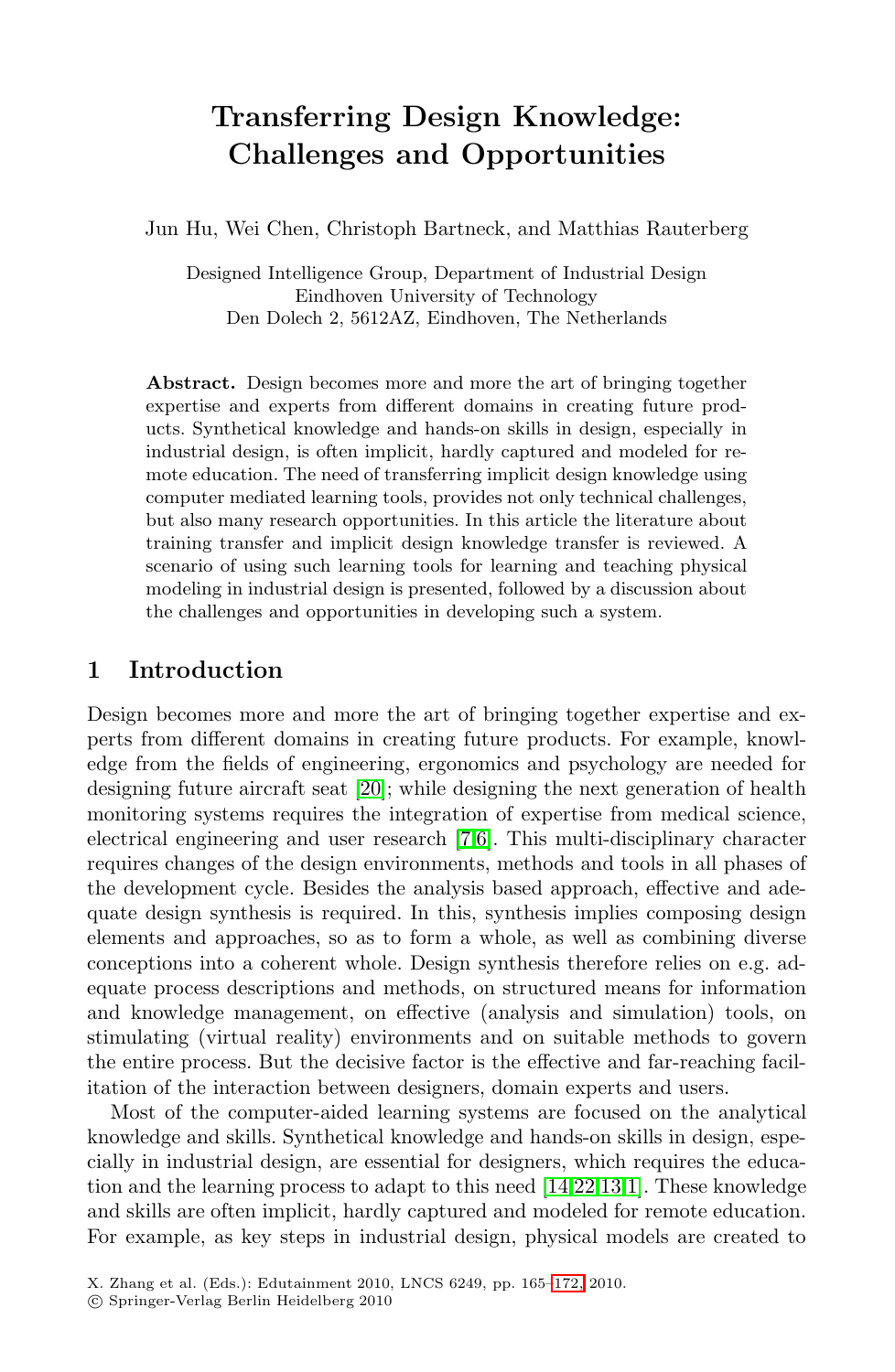visualize the ideas and concepts, to engage the end users and the domain experts for their feedback (for example in [18]). Skills in creating these models are essential, but difficult to be learned from text books. They are learned in practise by close observation and through direct hand-to-hand training. Such a process is expensive and not scalable with the number of students and their geographic distribution. From the pedagogical point of view, modeling is very complex as it involves a number of dimensions. Considering the Bloom's taxonomy [4], it involves all the three domains: cognitive, affective and psychomotor.

In this article we first review the literature about training transfer, especially about implicit design knowledge transfer. We then describe a scenario in which implicit design knowledge would be transferred over a computer mediated system. From this scenario requirements for such a system are identified, followed by a discussion abo[ut](#page-6-1) [the](#page-7-5) challenges and opportunities in developing such a system.

## **2 Training Transfer and Virtual Training**

Because organizations co[ns](#page-6-2)[ide](#page-7-6)r human capital one of the most salient organizational assets in establishing and maintaining a competitive advantage, many are investing considerable resources to support employee and organizational development activities such as training [3,19]. Globalization, technological advancements, and talent wars in rec[rui](#page-7-7)ting and retaining high performers are among the other major reasons that organizations seek to leverage training outcomes to foster workplace performance improvement, facilitate development of individual and organizational effectiveness, and establish and m[ain](#page-6-3)[t](#page-7-8)[ain](#page-7-7) market share within the rapidly changing business environment [5,16].

To identify how training interventions influence performance outcomes in organizations, many researchers have conducted training transfer studies, which have reveale[d nu](#page-7-9)merous findings about the effect of such transfer factors on employee and organizational performance outcomes [12]. Traditional training transfer studies have assessed the separate influence of trainee characteristics, training design, and work climate variables on training transfer in attempting to validate the influence of each of these independent variables on training transfer [2,8,12]; few have used integrated approaches and examined the empirical assessment of cross-relationships and influence of those diverse variables in trainees' characteristics, work and job experiences, tool support, and organizational climate on learning and transfer outcomes [21].

The need to identify the mediating mechanisms to link contextual features influencing training transfer has been a pressing research interest among several researchers [15]. For practitioners, identifying good research findings about the integrative and interactive features among different variables in trainees, training design, tool support, and organizational climate can be valuable in improving the effectiveness of delivered training.

Among research in education tools done to date, several approaches such as CAI, ICAI, Micro-world, ITS, ILE, and CSCL have been proposed and many systems have been built within each approach. Innovative technologies such as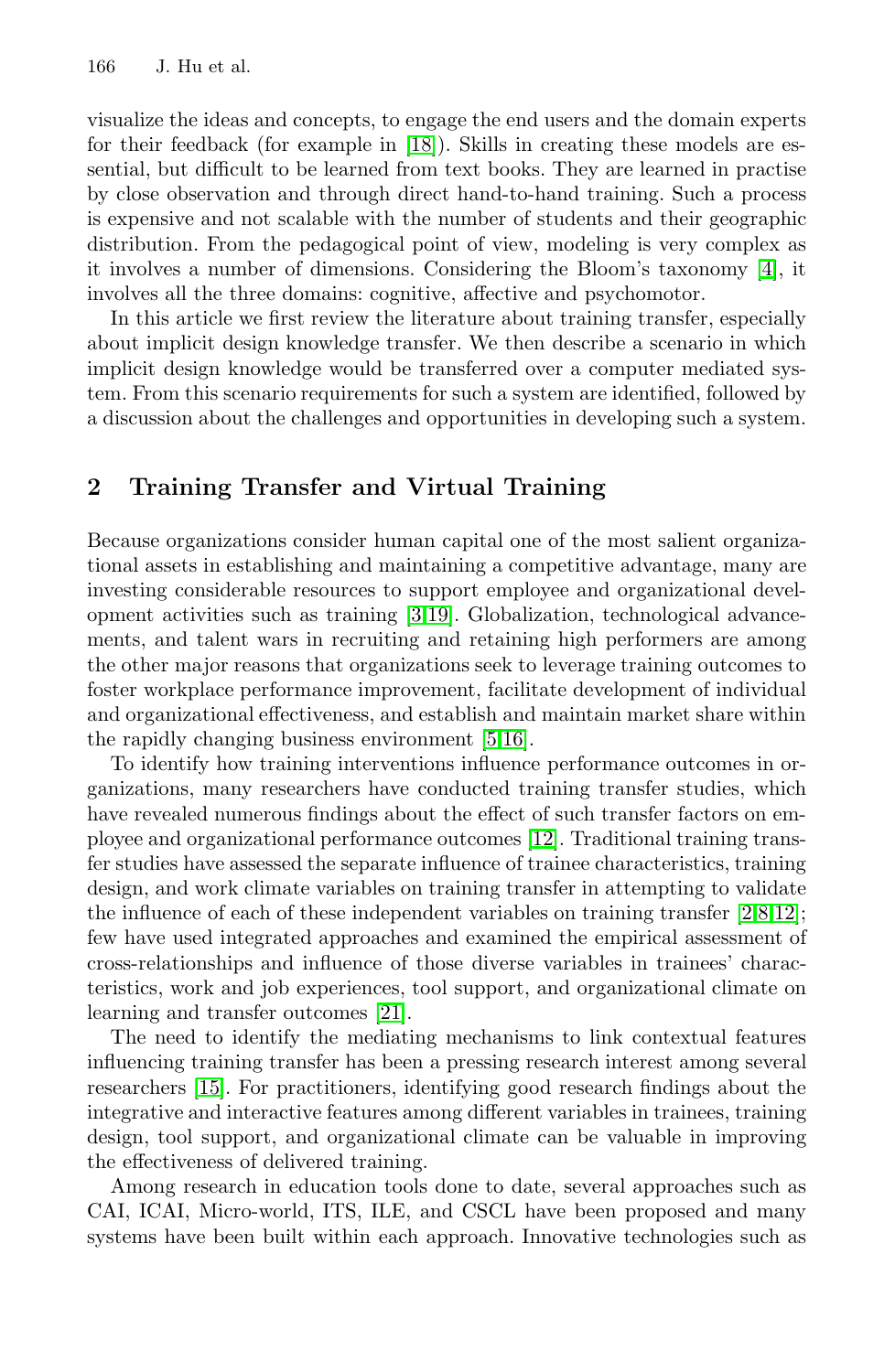hyper-media, virtual reality, internet, WWW have significantly affected the research community in general. Recent advances are offering an increasing number of innovative and promising learning environments including three-dimensional and two-dimensional virtual worlds as well as computer simulations. These environments differ a lot as to both their technological sophistication and to the types of skills taught, varying for example from immersive 3D environments with haptic feedback of high-fidelity to simulations of complex relational situations, for the learning of "soft design skills" of growing strategic interest to enterprises such as leadership, customer service, coaching, selling etc.

The learning potential of virtual training relies on the possibility for trainees to make a number of significant first-person experiences and to fail in a safe and protected environment. In order to be effective, the training experience should seem real and engaging to trainees, as 'if they are in there' they should feel (psychomotor, emotionally and cognitively) present in the design situation.

It is therefore important to investigate the relationships existing among the factors that are crucial to the transfer of implicit design knowledge in virtual training environments. There is a need to develop a sophisticated tool support in virtual learning environments, trying to define on the one hand the key factors conveying it in training contexts and on the ot[her](#page-7-10) hand how the tool support contributes to enhance learning efficacy and to support transfer of design knowledge and skills, which is depicted in the following scenario.

### **3 Scenario**

This scenario is based on the teaching and learning practice in cardboard modeling. Typical activities for a student to master such a technique are [10]: acquire basic skills in constructing a set of basic forms and mechanisms providing action possibilities; learn to capture the essence of the complex form of existing products, plan the mock-up and construct it accordingly; learn to use modeling for exploring the solution space of a design problem.

*Joe is an expert in modeling. He teaches cardboard modeling at a design school in Eindhoven. He usually provides the course every semester for a small group of maximum 10 students because of the hands-on nature of the course, but now he has to provide the course for up to 100 students and he is also invited to give the course for another design school in Hong Kong. Figure 1 and 2 are examples of cardboard models made for exploring rich interaction possibilities.*

*Joe decides to use the Virtual Trainer (VT) toolkit to face this new didactic challenge. He prepares his course by first making several cardboard models, from simple ones to complex ones. The VT tools record his actions and behaviors in the process of the modeling. These actions are recorded along a timeline in a multimedia digital format. The format integrates an audiovisual stream and semantically annotated data that describe the teacher activity and important properties (i.e. the status) of the physical model as they evolving during the artefact development time. The multimedia material is prepared automatically by recording, analyzing, filtering and composing data.*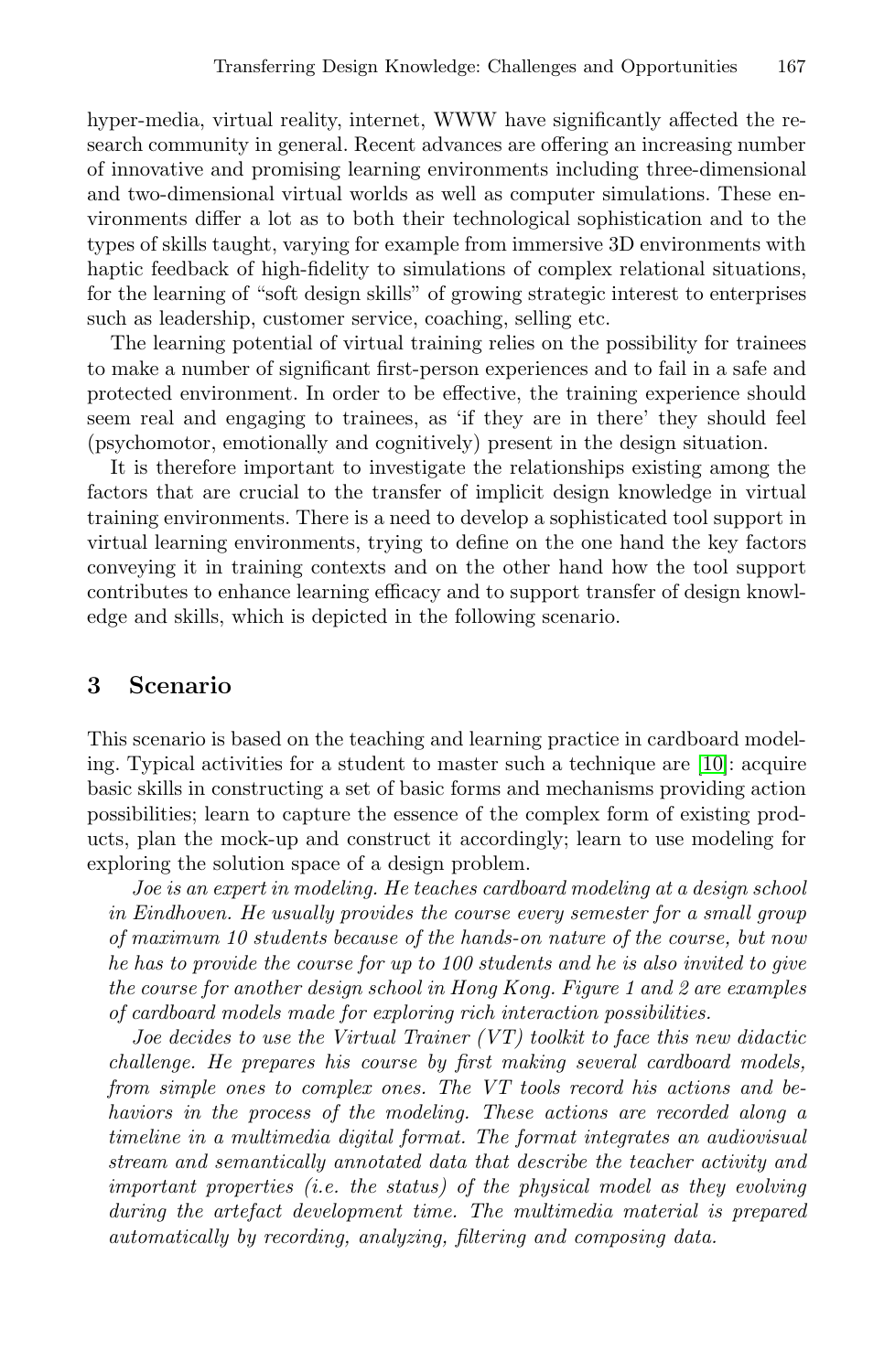

Fig. 1. Cardboard model of a redesigned CD player [11]



**Fig. 2.** Cardboard models of cameras designed for rich interaction [9]

*When finished with the models, Joe reviews the material and edits some additional personal instruction. Then he packs all the prepared digital material and make it available to his students in Eindhoven and Hong Kong. He asks all his students to follow the online instructions to practise by themselves.*

*Jackie is one of Joe's students in Hong Kong. Following the online instructions, his assignment today is to make a cardboard model of a camera (Figure 2). He prepares his digitally enhanced tools (the VT toolkit) by loading the digital materials received from Joe. The wearable tools allow Jack to see the cardboards augmented with the cut lines indicating steps, tools and actions. When cutting the cardboards, the tool gives immediate feedback on his actions, on whether a right tool is used, whether it is cut in a right direction, with the right force etc. Suggestions are provided if corrections/improvements are needed.*

*The intermediate and finalresults are compared to the 3D model and analyzed immediately; feedback and explanations are given if necessary. Multimodal feedback is provided in textual, visual and haptic ways, in order to involve the user in the most suited way.*

In this scenario, a learning appliance that supports teaching and learning in 3D industrial design modeling plays the central role. The appliance consists of a tool that records and annotates a teacher's actions and more importantly, his behaviors, in making a cardboard model, then instructs the students to create the model in a similar manner.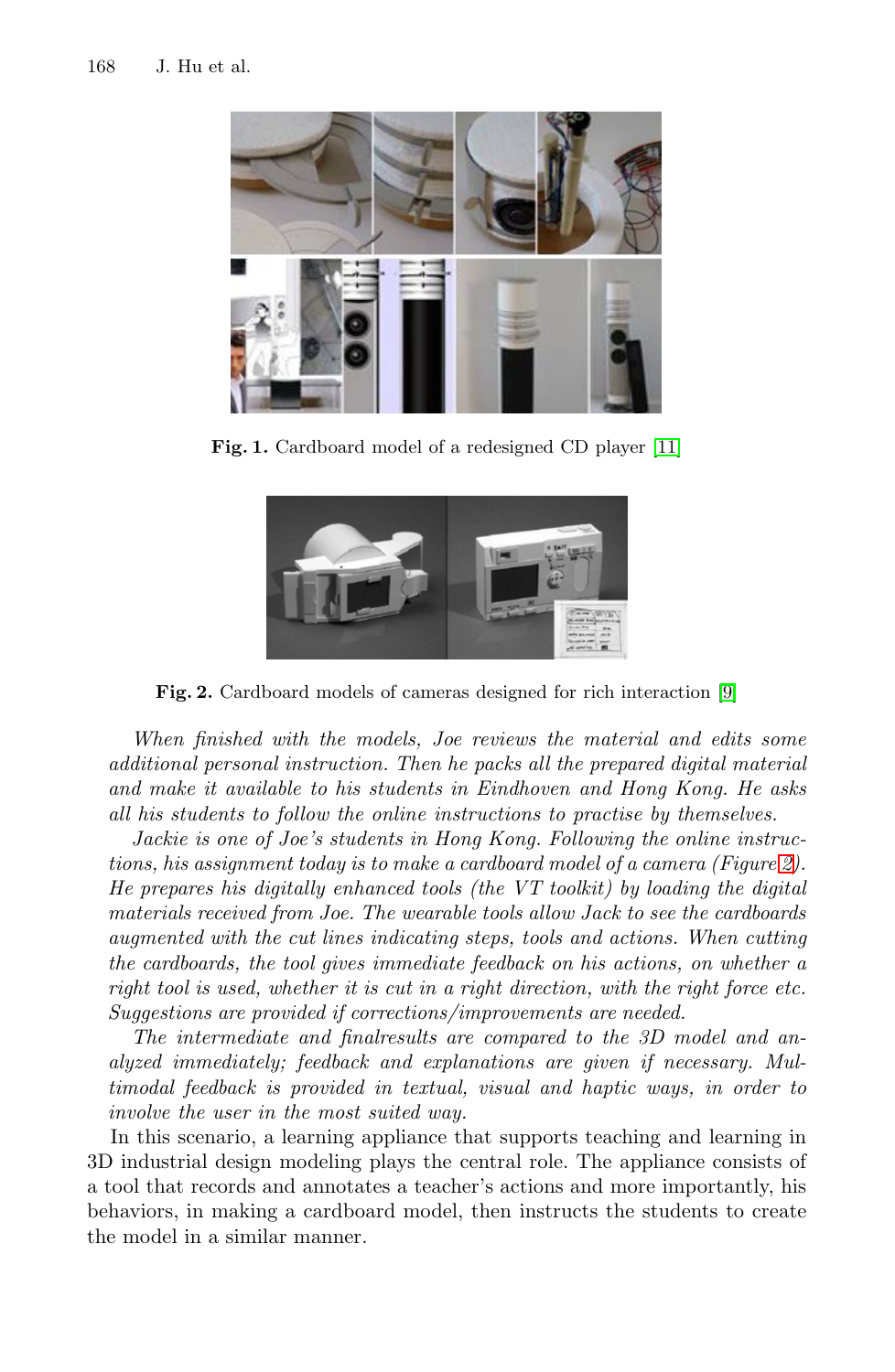The appliance consists also of a complementary set of tools, for example wearable devices to be used by students, which allow them to get realtime multimodal feedback about the work they are doing. The feedback is based on the comparison between their model and the way the actions they are taking with the model and the actions of the teacher (see Figure 3 and 4 where the traditional and proposed training models models are de-



**Fig. 3.** Traditional learning model

picted). The tools also support communication and remote presence, fostering cooperation among students and strengthening interaction (remote and local) with the teacher. One must notice that the *Model* in Figure 4 is crucial for capturing the actions and behaviors of the teacher, being transferred over distance, and being utilized for training the students in either real time, or for a later time.

#### **4 Challenges and Opportunities**

From a technological point of view, the VT learning model involves a number of challenges in order to meet the ambitious objectives. These challenges can be tackled with state of the art technologies provided that the system design is well directed. Enabling technologies include:

- **–** Sensors to detect and characterize the users' (teachers and students) actions and detailed features of the models as they are being prepared. These include for example cameras, laser scanners and wearable sensors.
- **–** Sensor fusion to coordinate data from various sources and automatic generation of 3D models from the sensors.
- **–** Accurate modeling of the teaching and learning activities (considering the three Bloom domains: cognitive, affective and psychomotor) and of the produced/under production artefacts

<span id="page-4-0"></span>

**Fig. 4.** Proposed learning model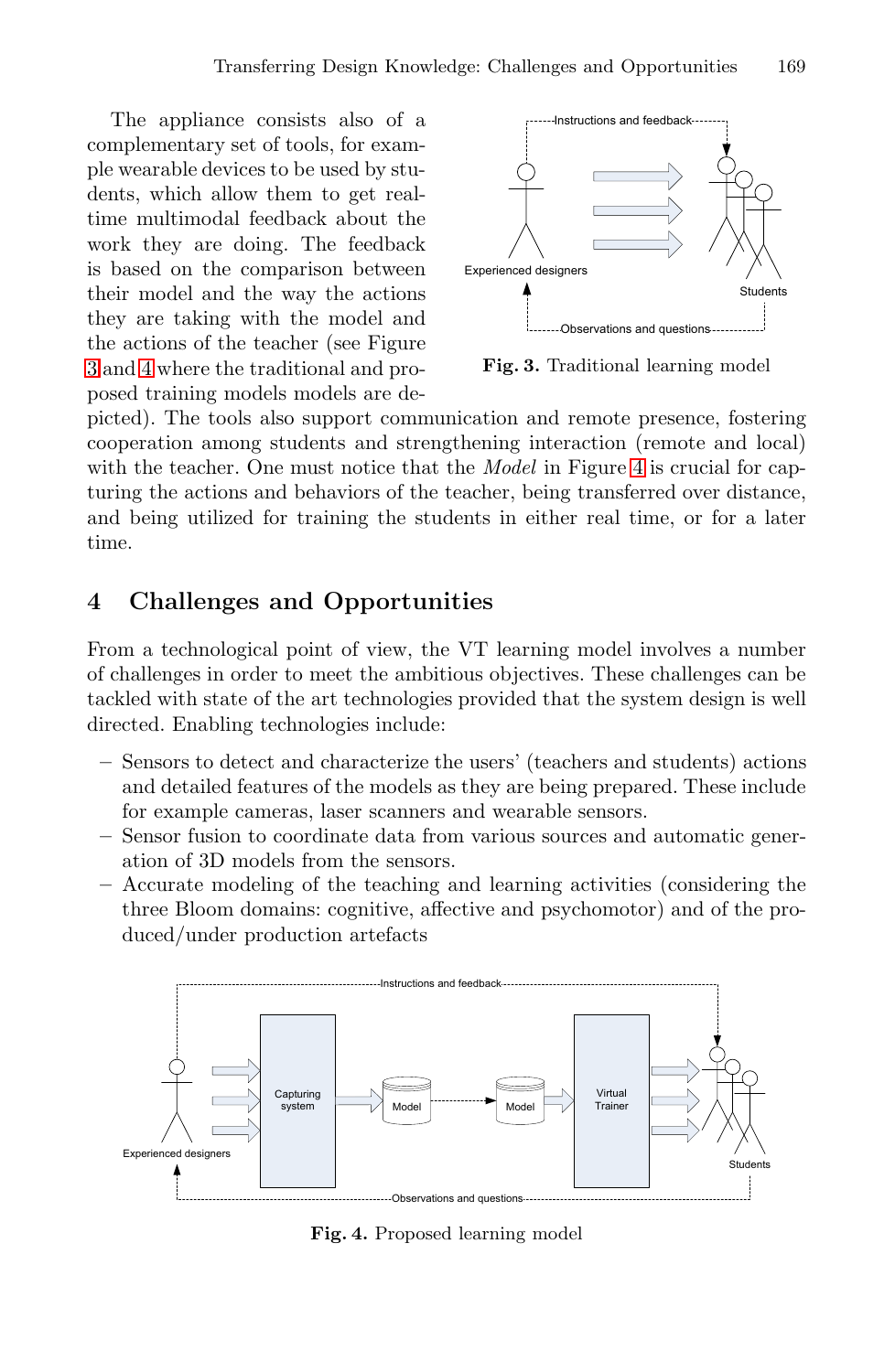- **–** Automatic annotation of the human design activities in the digital multimedia stream (according to the user cognitive modeling), for example using ontological engineering approach to externalize the features of the empiricallyformed wisdom or skills of a designer digitally.
- **–** Artificial Intelligence and Machine Learning algorithms in order to train the tools so that they are able to evaluate student activities and their products as compared to teacher's references (also providing feedback for correction and improvement), based on the user cognitive model.
- **–** Human-Computer Interaction in order to make the tools as useful and usable (effective, efficient, pleasant to use) as possible. User interaction modalities also include augmented reality wearable devices and haptic feedback.

From the pedagogical and psychological points of view, such a system can enhance learning processes and skills acquisition, which brings many opportunities to the education and the industry:

- **–** Since the tool can overcome the single tutor-trainee interaction and can be used by many students, whenever and wherever they want, it gives a great training opportunity due to the repeatability of the task; this allows learning to be faster and more effective, since acquiring skills about such complex procedural tasks is grounded on students' management of their learning time and dynamics.
- **–** The system is equipped with teaching support systems and hints implemented according to the guidelines provided by subject matter experts in order to balance reflexive and experiential thinking in doing the task.
- **–** It improves continuous feedback between the student and the virtual tutor, so that each step in learning acquisition can be checked and be part of a whole coherent mental model.
- **–** The interface is designed according to cognitive ergonomics principles of learning transfer, usability and ecological design, to allow students to live a rich and stimulating experience, which will set the stage for basic skills acquisition, and as a further step, a proper ground for creativity development.
- **–** It helps to establish valuable archive/database for interactive teaching and learning, for example, providing model samples and common error examples. The database can be used for evaluating the effectiveness of the teaching and learning process.

It is interesting to utilize an ontological engineering approach analyzing designers' modeling explanation style based on the observable psychomotor design activities. In an activity based ontological engineering approach, defining knowledge as ontology is effective in extracting its essential qualities. it is then interesting to investigate the effectiveness of this new ontological engineering approach (see also [17]), resulting in an ontological framework of designers' explanations: "clarification of the essence of the design style", "discovery of problems in explanations", and "analyzing difficulties in acquiring design style for trainees".

The system also provides the opportunity to investigate the relationships existing among the factors that are crucial to the transfer of implicit design knowledge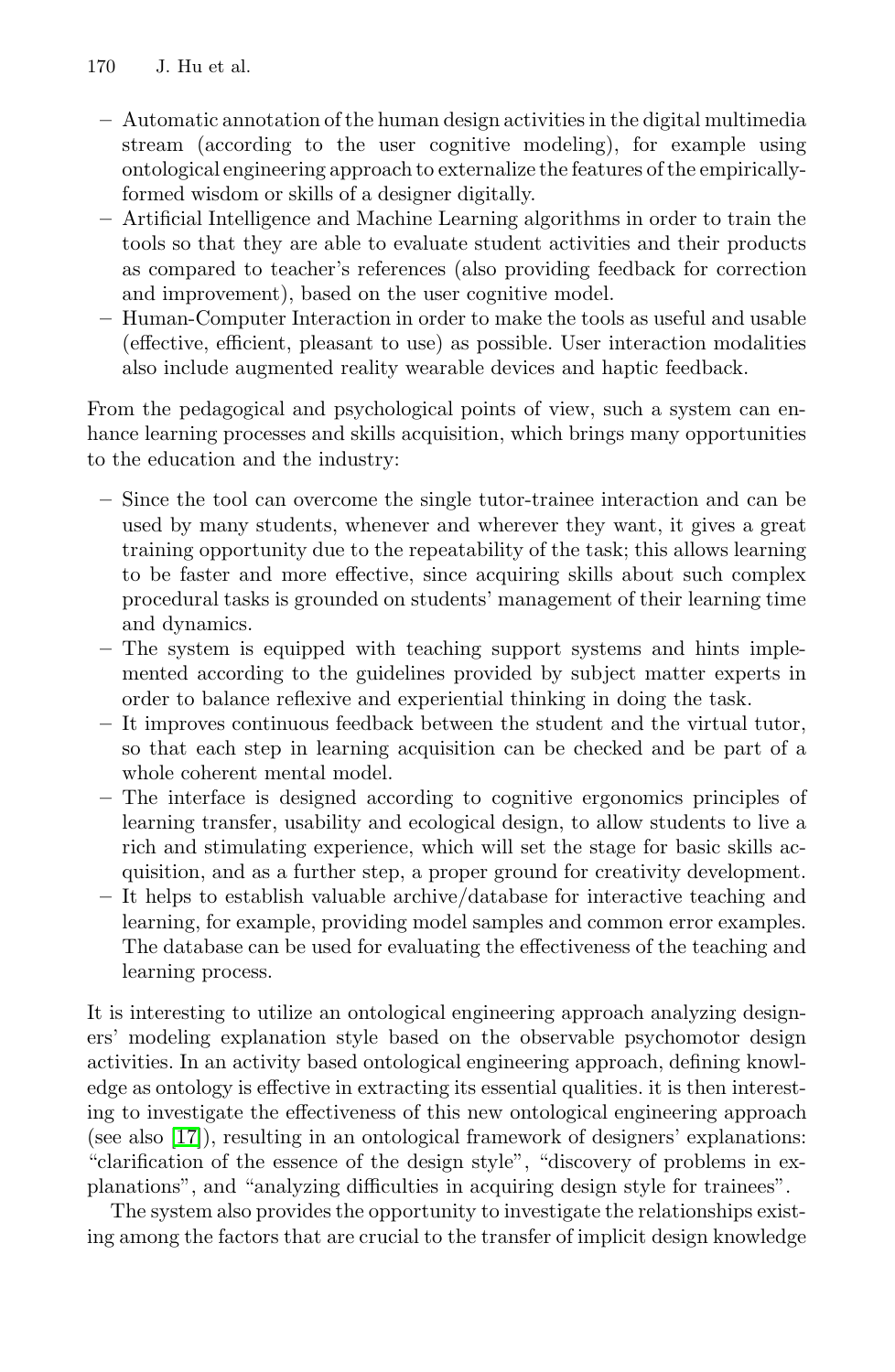in virtual training environments. In reviewing the training transfer literature, we found that some transfer studies had occurred in international settings in countries in Africa, Europe, and Asia. However, in our review, we seldom found evidence suggesting that studies have examined the empirical assessment of cross-relationships and the influence of those variables. Therefore, developing such a system is unique in that it identifies the cross-relationships and effect of the multi-domain transfer variables on training transfer, and addresses training transfer issues from an international context. The results will prove valuable in expanding the scope of existing research studies of training transfer at the international level based on advanced tool support.

### **5 Conclusion**

For transferring implicit design knowledge using computer mediated learning tools, such as the Virtual Trainer system described in this article, requirements are identified and challenges and opportunities are discussed. Among other challenges, how to model of the implicit design knowledge is essential. It is also important to identify the effect of transfer design knowledge according to the relative importance of this knowledge in their influence on trainees' learning, perceived learning applicability, and perceived learning application. Verification of transfer results from post-transfer data such as design performance data will be an important consideration of validation studies. Through these studies, it is possible to reveal meaningful findings in cross-construct settings if other variables in motivation, organizational reward systems, and work ethics from different organizational and cultural settings are used. It is also possible to examine the multi- or uni-dimensional characteristics of design trainer variables as they influence the training transfer processes, and identify when and why certain design trainer variables become converged or distinct under what transfer situation. The need of the virtual training tools for transferring implicit design knowledge provides not only technical challenges, but also many research opportunities.

## **References**

- <span id="page-6-0"></span>1. Alers, S., Hu, J.: Admoveo: A robotic platform for teaching creative programming to designers. In: Chang, M., Kuo, R., Kinshuk, Chen, G.-D., Hirose, M. (eds.) Learning by Playing. Game-based Education System Design and Development. LNCS, vol. 5670, pp. 410–421. Springer, Heidelberg (2009)
- <span id="page-6-3"></span>2. Baldwin, T.T., Ford, J.K.: Transfer of training: A review and directions for future research. The training and development sourcebook, 180 (1994)
- <span id="page-6-1"></span>3. Becker, B.E., Huselid, M.A., Ulrich, D.: The HR scorecard: Linking people, strategy, and performance. Harvard Business School Pr., Boston (2001)
- 4. Bloom, B.S.: Taxonomy of educational objectives. Handbook I: Cognitive Domain (1956)
- <span id="page-6-2"></span>5. Branham, L.: The 7 hidden reasons employees leave. American Management, New York (2005)